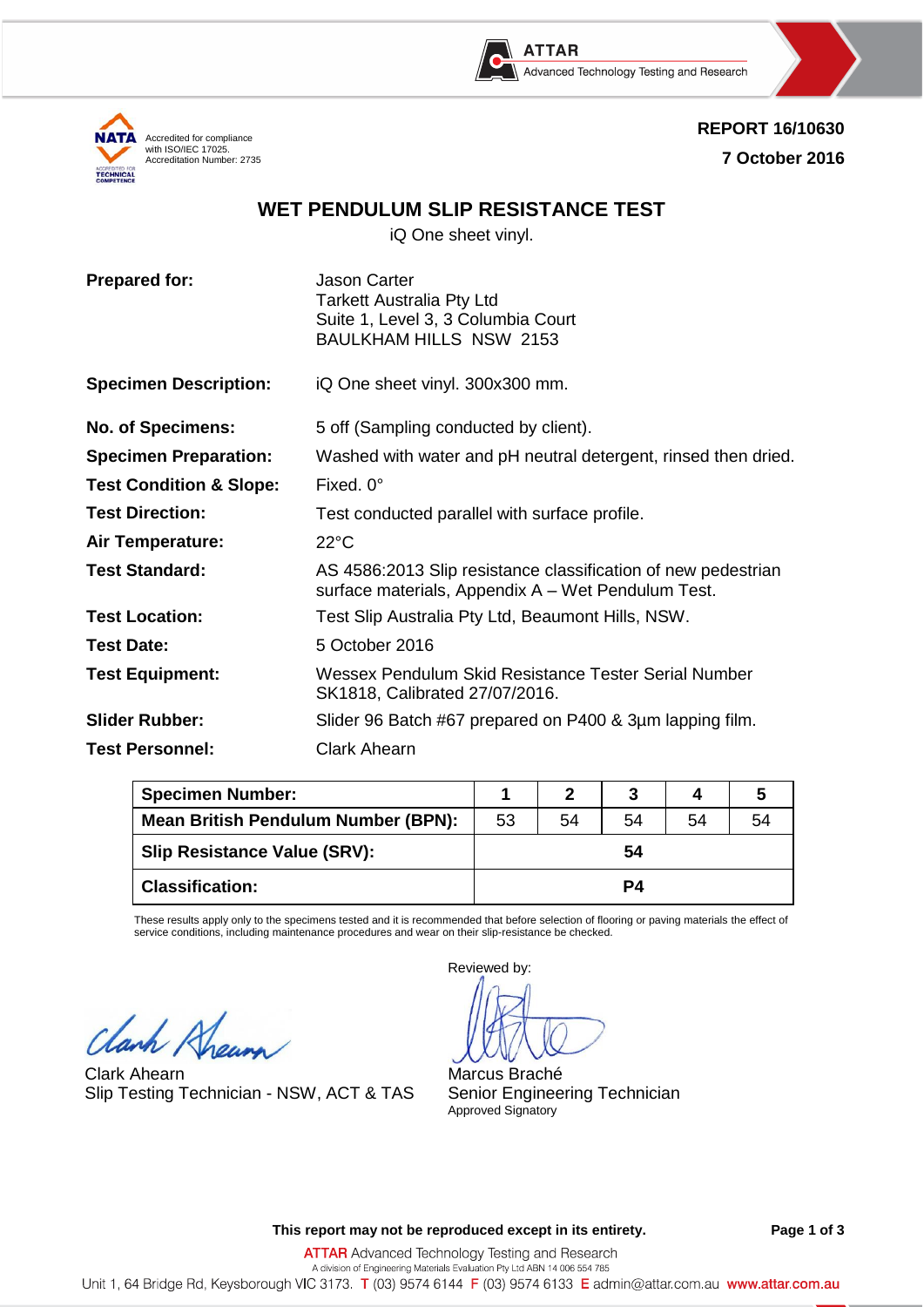





**REPORT 16/10630 7 October 2016**



**Figure 1:** iQ One sheet vinyl.

**This report may not be reproduced except in its entirety. Page 2 of 3**

ATTAR Advanced Technology Testing and Research<br>A division of Engineering Materials Evaluation Pty Ltd ABN 14 006 554 785<br>Unit 1, 64 Bridge Rd, Keysborough VIC 3173. T (03) 9574 6144 F (03) 9574 6133 E admin@attar.com.au ww